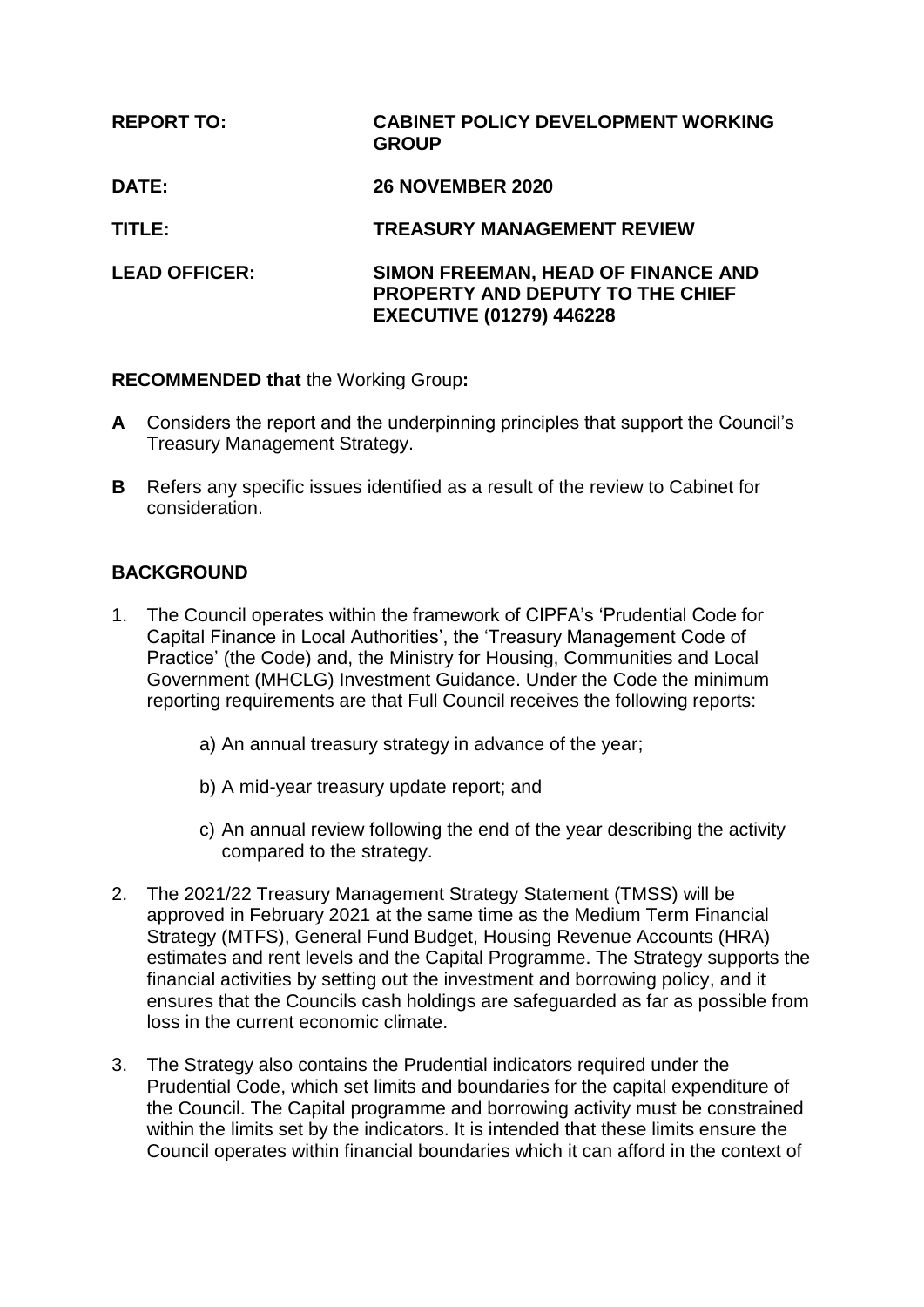its wider financial strategies. The current 2020/21 strategy is attached to the report at Appendix 1.

- 4. The 2020/21 mid-year treasury management update report will be presented to Cabinet at its December meeting and is currently being prepared for that agenda.
- 5. The annual report for 2019/20 has been produced in compliance with the Code and was reported to Cabinet in September 2020. The full report is attached as Appendix 2 to this report. The regulatory environment governing treasury management places onus on Councillors for the review and scrutiny of treasury management policies and activities. This report is important in that respect, as it provides details of the outturn position for treasury activities and highlights compliance with the policies approved by the Council.

# **ISSUES/PROPOSALS**

#### **2019/20**

- 6. As reported to Full Council in September, the Council complied with its Treasury Management Strategy Statement during 2019/20.
- 7. The Council held significant levels of invested funds, representing income received in advance of expenditure plus balances and reserves. During 2019/20 the Council's investment balances ranged between £25.67 million and £42.27 million. The return received by the Council on its investment portfolio ranged between 0.5 per cent and 4.29 per cent.
- 8. Security of capital remained the Council's main investment objective. This has been maintained by following the Council's counterparty policy as set out in its Treasury Management Strategy Statement for 2019/20.
- 9. During the financial year the Council continued to hold investments within the CCLA Property Fund and the Royal London Cash Plus Fund as a means of diversifying the portfolio and as a measure to move away from other investment tools.
- 10. The annual report shows that this diversification continues to move away from the unsecured investments held with banks and building societies, and has focus on replacing these investments with transactions with other local authorities. This is a trend that has also continued in to the 2020/21 financial year although with most local authorities experiencing uncertainty and reduced capital expenditure the availability of local authority deposits in 2020/21 has all but disappeared at the current time.
- 11. Counterparty credit quality was assessed and monitored with reference to credit ratings (the Council's minimum long-term counterparty rating is A- across rating agencies Fitch, S&P and Moody's); credit default swap prices, financial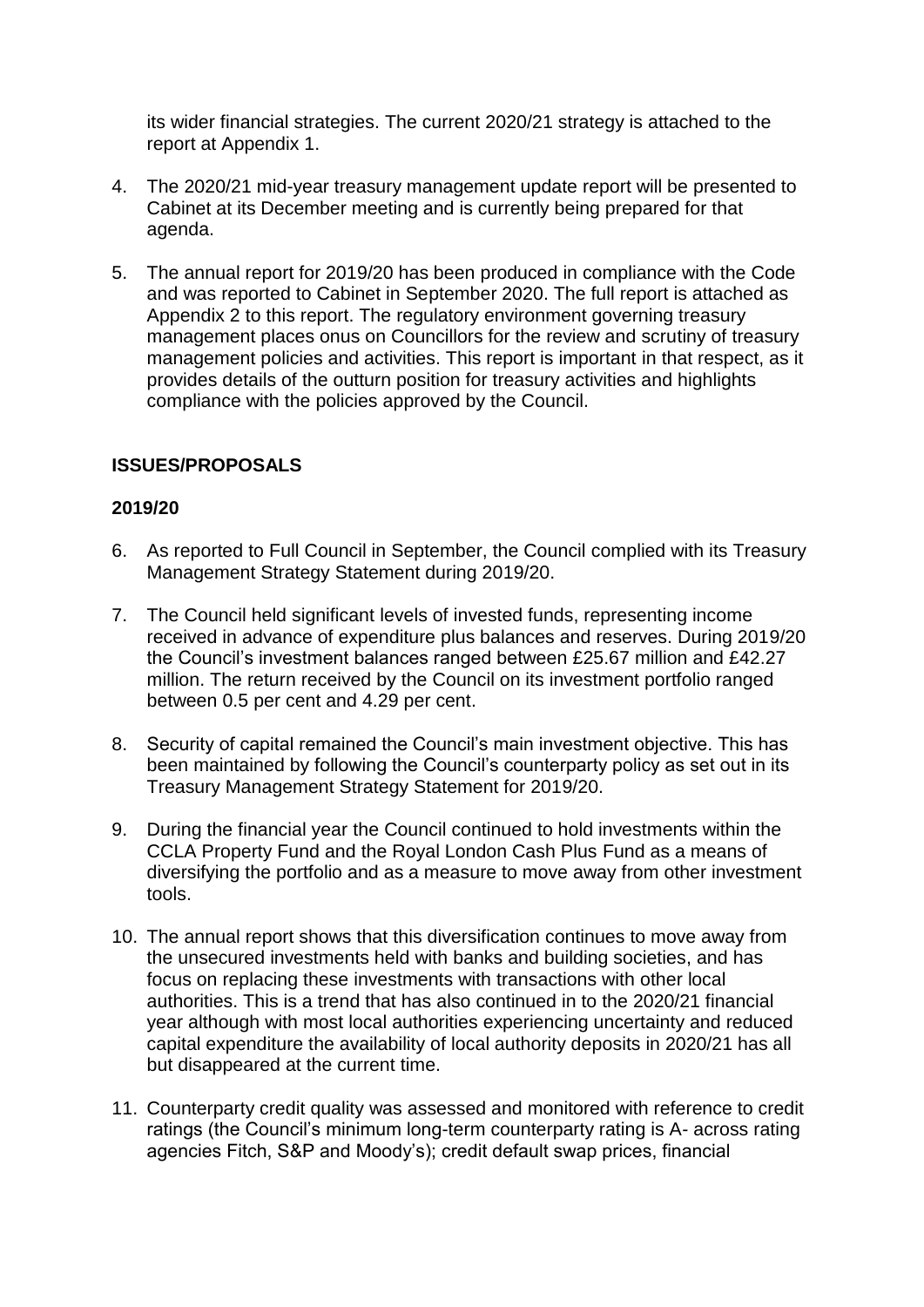statements, information on potential government support and reports in the quality financial press.

12. During 2019/20 the Council complied with the Prudential Indicators as set within the Council's Treasury Management Strategy Statement approved in February 2019. The indicators themselves are included as part of the Annual report attached.

## **2020/21**

- 13. The Council remains compliant with its Prudential Indicators for 2020/21, set in February 2020 as part of the Council's Treasury Management Strategy Statement and has continued to look to move its investments in to vehicles that remove or limit the exposure to unsecured investments which has also increasingly included the use of short term deposits with the Debt Management Office (DMO). There has been speculation in the markets that the rates offered by the DMO could become negative and if this was to be the case for local authority investments this would effectively result in the erosion of the value of those deposits whilst they are held with the DMO.
- 14. The ongoing uncertainty during 2020/21 which has been heightened buy the current national Covid-19 pandemic, the anticipated exit from the European Union at the end of the transition period on 31 December 2020 and the sudden Bank of England base rate reduction in March 2020 to 0.1 per cent continue to create difficult treasury dealing conditions. The market experts remain uncertain of the outcomes for long-term interest rates, exchange rates, budget cuts and bank defaults at the current time.
- 15. In response to this situation the Council has continued to proceed in its treasury activity with great caution and continues to maintain particular emphasis on its key priority of investment security. The Council has operated within the remit of the approved Treasury Management Strategy Statement (TMSS) and is utilising the lending list of approved institutions provided by the Council's treasury advisors, Arlingclose. This lending list is regularly updated (at least weekly) and amended by Arlingclose in response to changes in the status and ratings of institutions and in response to forecasts and events occurring within the markets. As a result the lending list has continued to experience a reduction in the options available for investing the Council's cashflow balances, as well as shortening of investment periods and investment limits.
- 16. The Council's overriding response to the current market conditions is to continue to ensure the security of investments above liquidity and yield. Officers aim to ensure that investments are made in the most cost efficient and effective manner. The current investments held by the Council as at 30 September 2020 are shown below.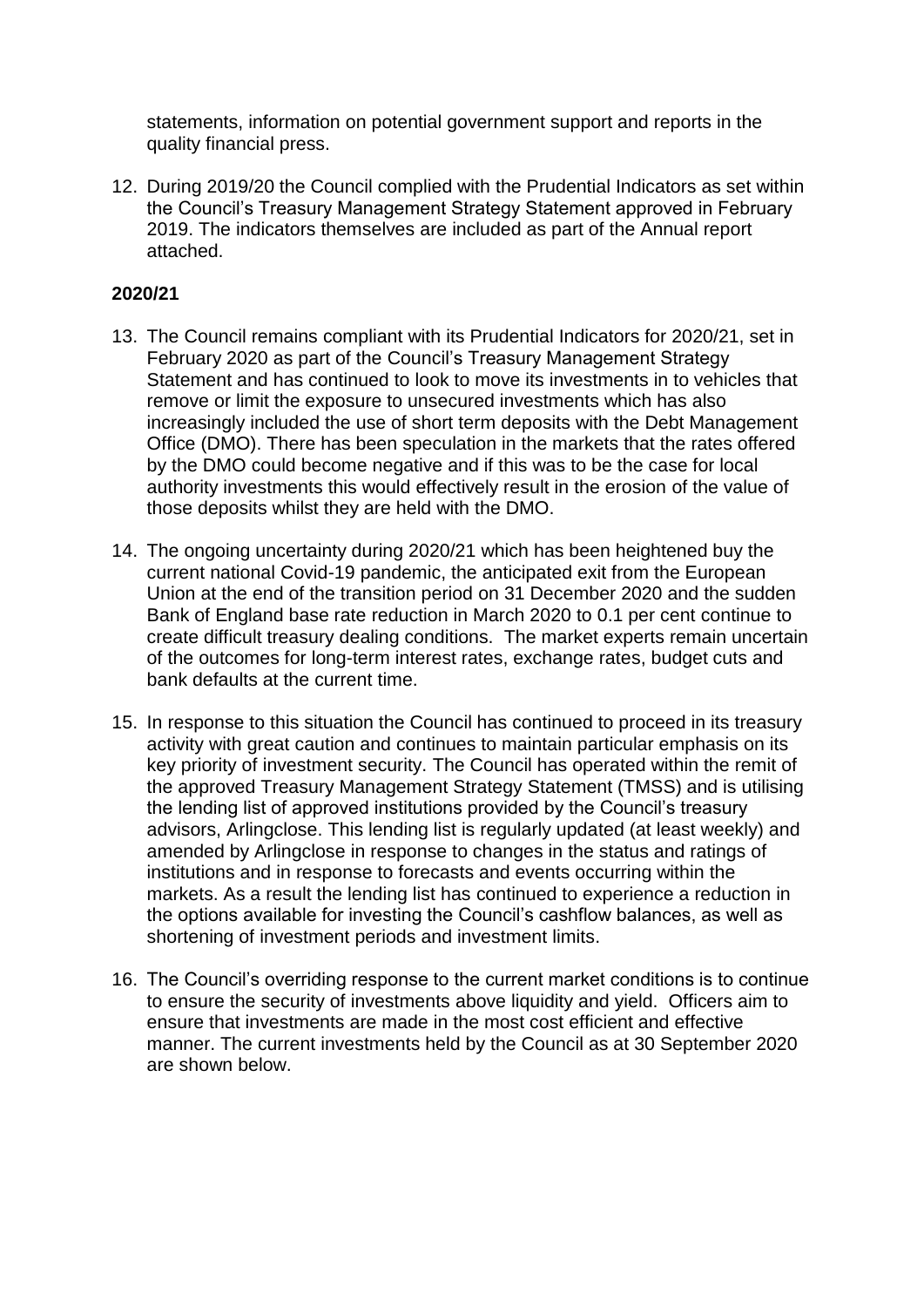## **Table 1 – Investments held by the Council as at 30 September 2020**

| Investment held with -      | Value<br>£' millions |
|-----------------------------|----------------------|
| <b>DMO</b>                  | 2.980                |
| <b>Money Market Funds</b>   | 13.695               |
| Banks (Councils own bank)   | 3.000                |
| <b>CCLA Property</b>        | 2.000                |
| Royal London Cash Plus Fund | 2.000                |
| Total                       | 23.675               |

- 17. Against this backdrop the approach has been to continue, where possible, to utilise the Councils cash balances for the temporary cashflow of capital expenditure (Enterprise Zone projects, Housing schemes and financial loans to HTS Group). In adopting this approach the levels of cash investment are naturally reduced and help to manage the difficult day to day management of the Council's cash investments.
- 18. In order to further protect the Council's investment options, it may also be necessary to review some of the investment parameters within the TMSS (for example investment limits) if there are indications that future market events may constrict the lending list beyond what is manageable within the Council's treasury operations. This will feature as part of the 2021/22 Treasury Management Strategy Statement report to Cabinet later in the year.
- 19. Further information regarding the current TMSS assumptions are contained within the report at Appendix 1and verbal updates on current activity and how it may influence the 2021/22 TMSS will be provided at the meeting.

#### **IMPLICATIONS**

**Environment and Planning (Includes Sustainability)** None specific. **Author: Andrew Bramidge, Head of Environment and Planning**

**Finance (Includes ICT, and Property and Facilities)** As contained within the body of the report and appendices. **Author: Simon Freeman, Head of Finance and Property and Deputy to the Chief Executive**

**Housing** None specific. **Author: Andrew Murray, Head of Housing**

**Community Wellbeing (Includes Equalities and Social Inclusion)** None specific. **Author: Jane Greer, Head of Community Wellbeing**